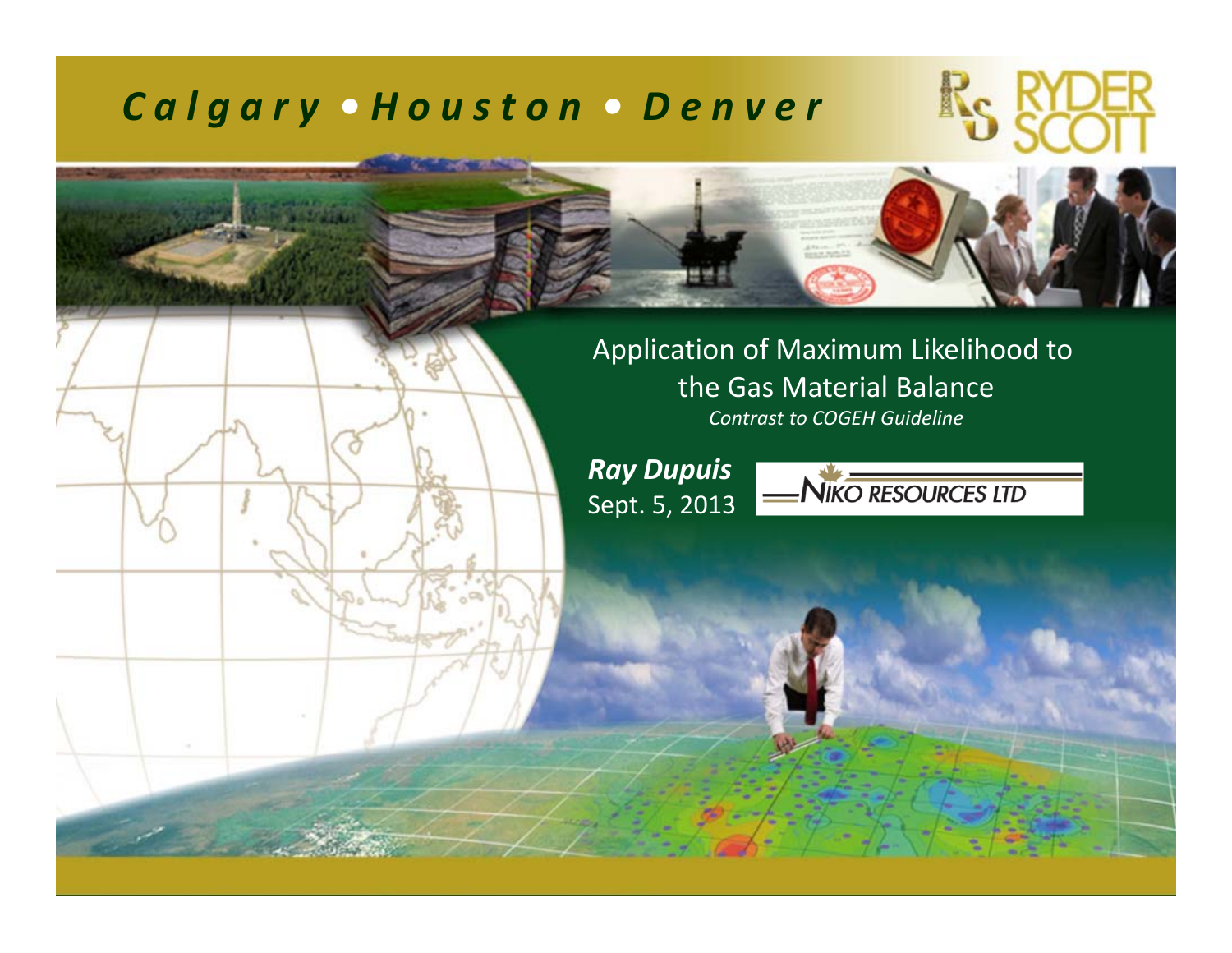# COGEH (paraphrased)



- $\bullet\; {\sf P}_{90}$  ... at least a 90% probability that the quantities … will equal or exceed …
- P<sub>50</sub> ... at least a 50% probability ...
- $\bullet$   $\mathsf{P}_{10}$  ... at least a 10% probability ...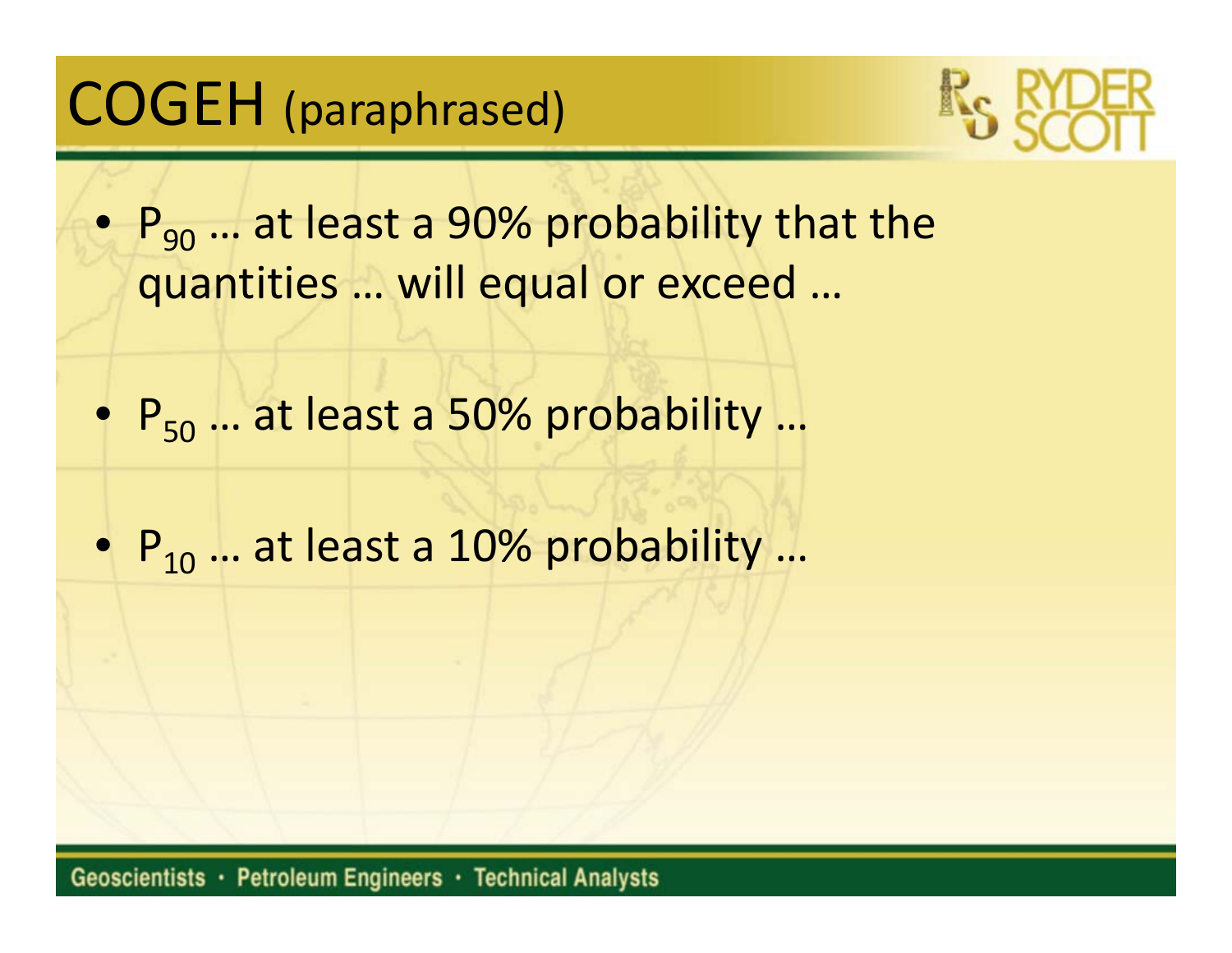# COGEH (direct extraction)



*"A quantitative measure of the certainty levels pertaining to estimates prepared for the various reserves categories is desirable to provide <sup>a</sup> clearer understanding of the associated risks and uncertainties. However, the majority of reserves estimates will be prepared using deterministic methods that do not provide <sup>a</sup> mathematically derived quantitative measure of probability. In principle, there should be no difference between estimates prepared using probabilistic or deterministic methods."*

*COGEH Volume 2, page 3‐8*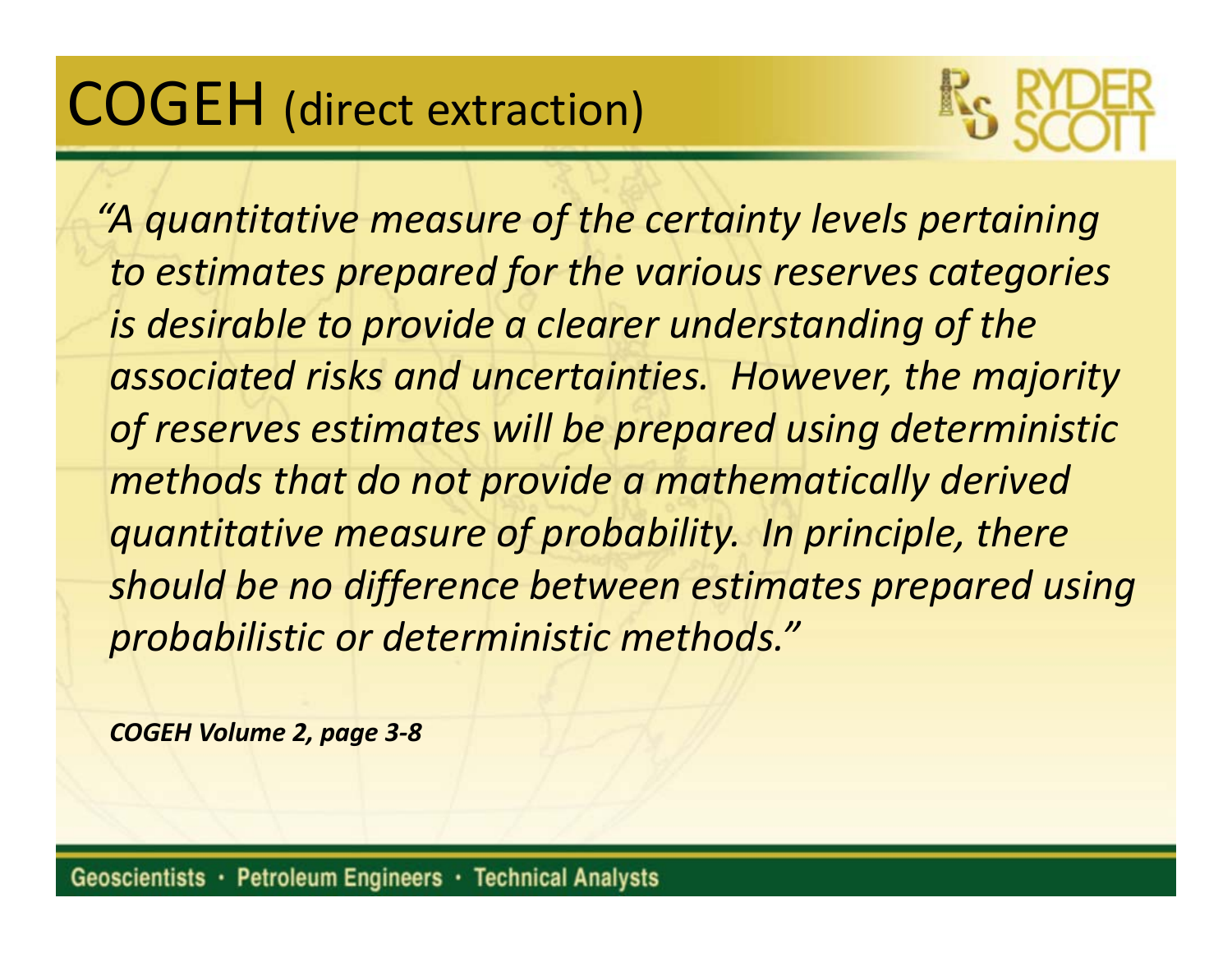# COGEH (the problem)



*" … However, the majority of reserves estimates will be prepared using deterministic methods that do not provide <sup>a</sup> mathematically derived quantitative measure of probability."*

 $\bullet$  *This statement is only partly true. Statistical analysis of data fitting <sup>a</sup> deterministic model can quantify probability.*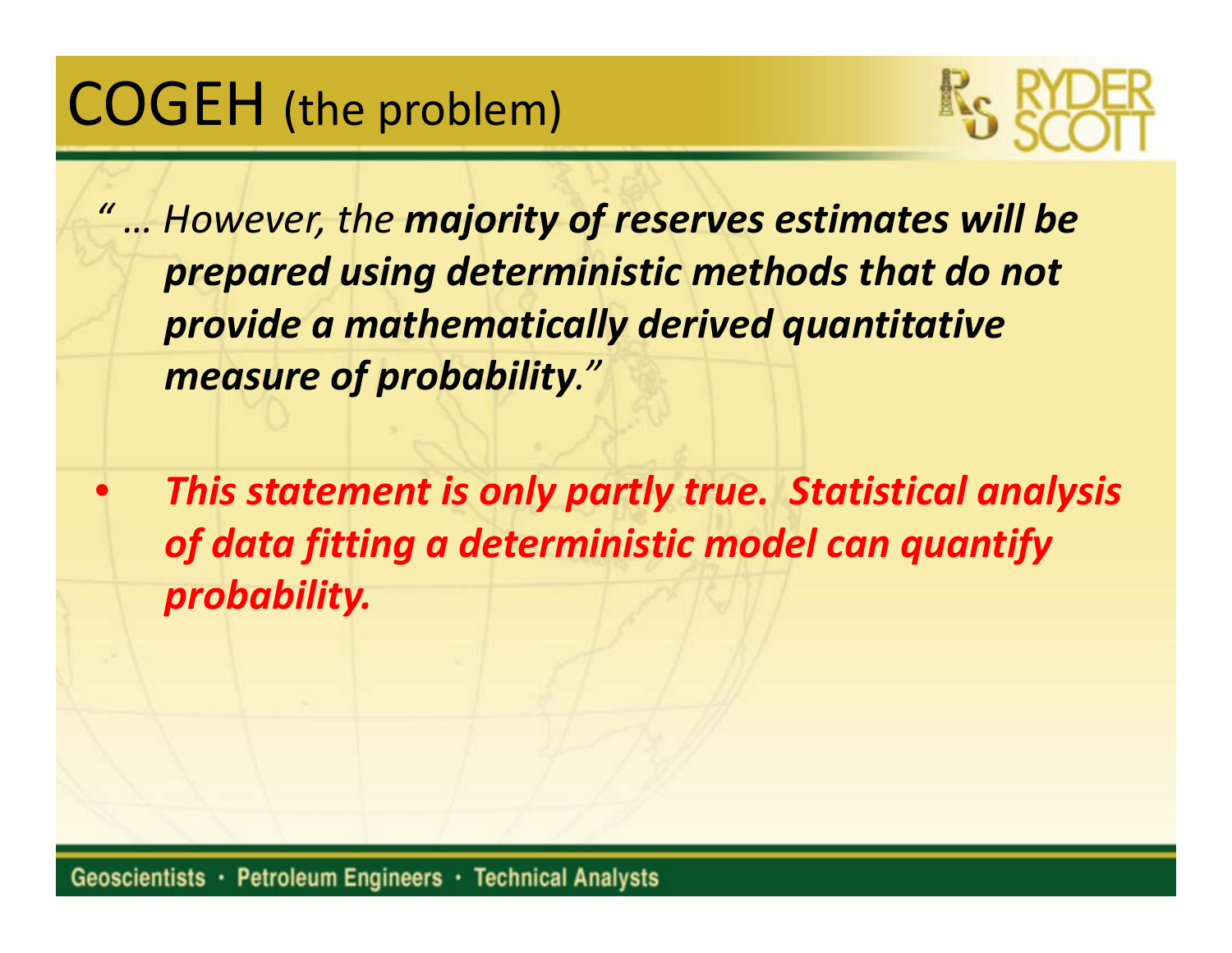# COGEH (the solution)



 $\bullet$  *Make estimates based on the method of maximum likelihood.*

•Maximum likelihood …

sounds exotic,

looks hard,

yet, is quite easy.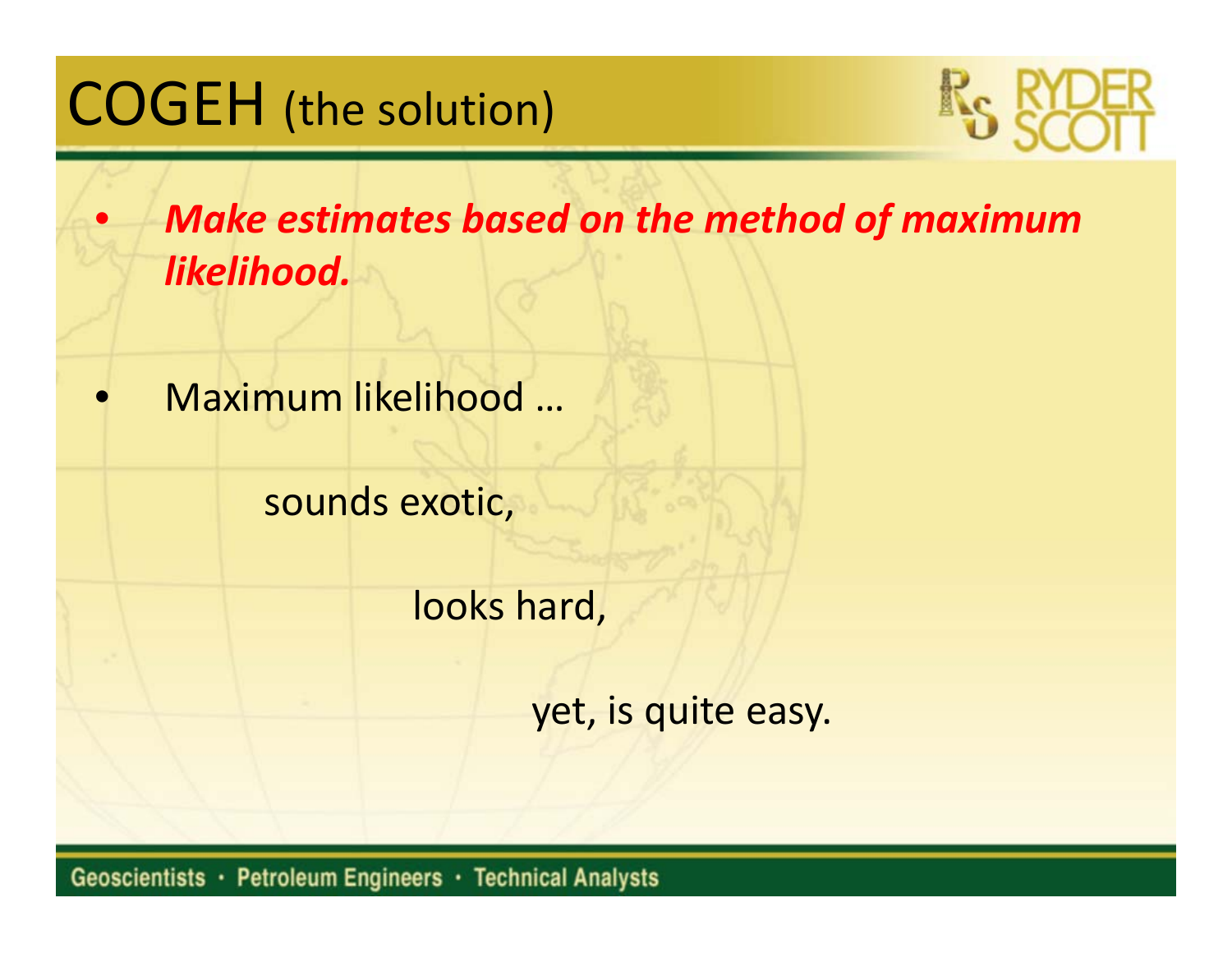# Maximum Likelihood?



- $\bullet$  Maximum likelihood estimation (MLE) is <sup>a</sup> strategy for obtaining statistically efficient parameter estimates.
- •**• In layman's terms MLE provides a method which** maximizes the likelihood (probability) that measured data fit <sup>a</sup> model, say for example the equation of <sup>a</sup> straight line.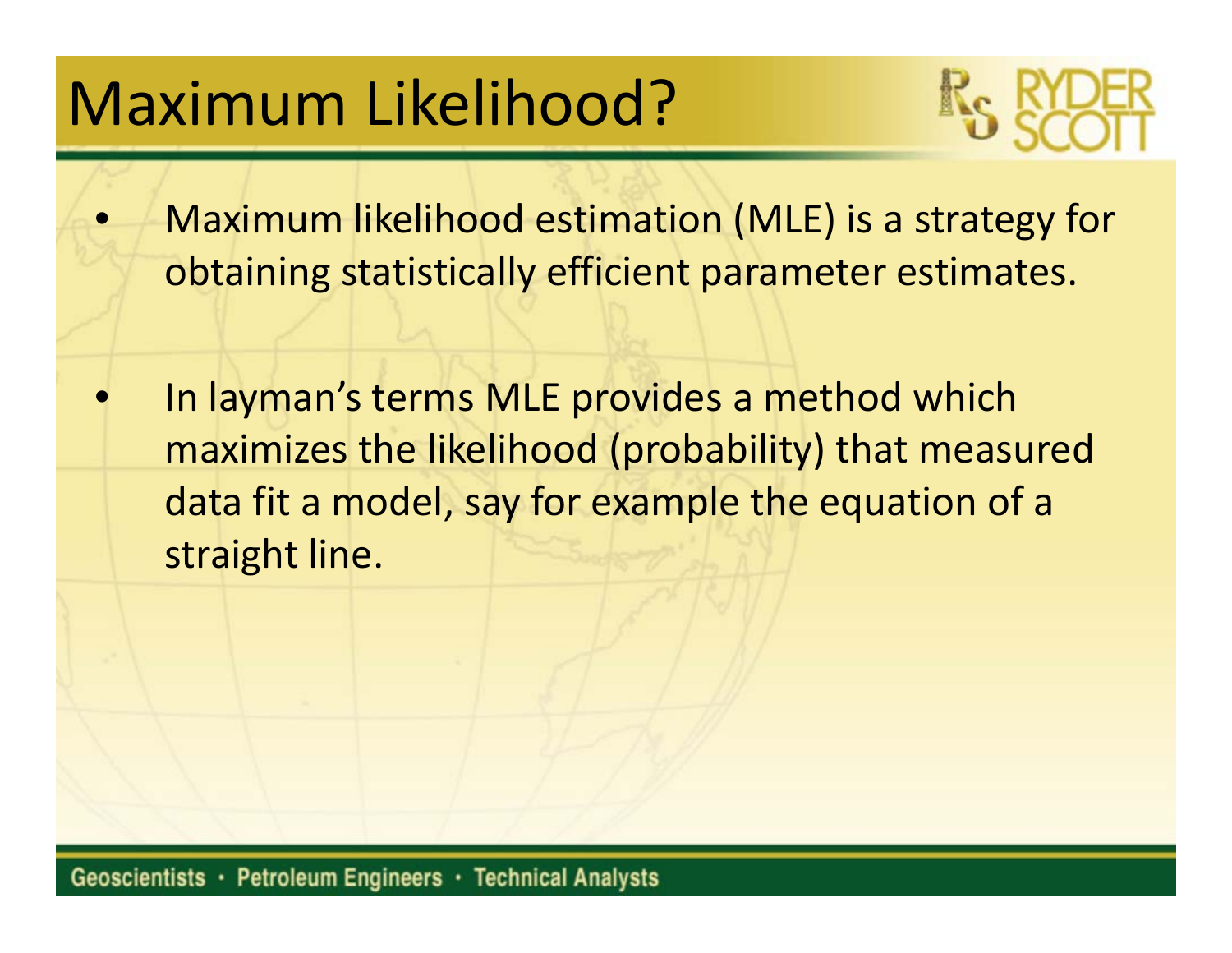# Maximum Likelihood?





*Model ……… y <sup>=</sup> mx <sup>+</sup> B*

*Parameters***:**  $\bullet$  **m** <sup>=</sup> slope of line • **B** <sup>=</sup> line's y‐intercept

$$
\varepsilon(x_i) = error at x = x_i
$$
  
= y<sub>i</sub> - (mx<sub>i</sub> + B)

==  $N(0,\sigma_i^2)$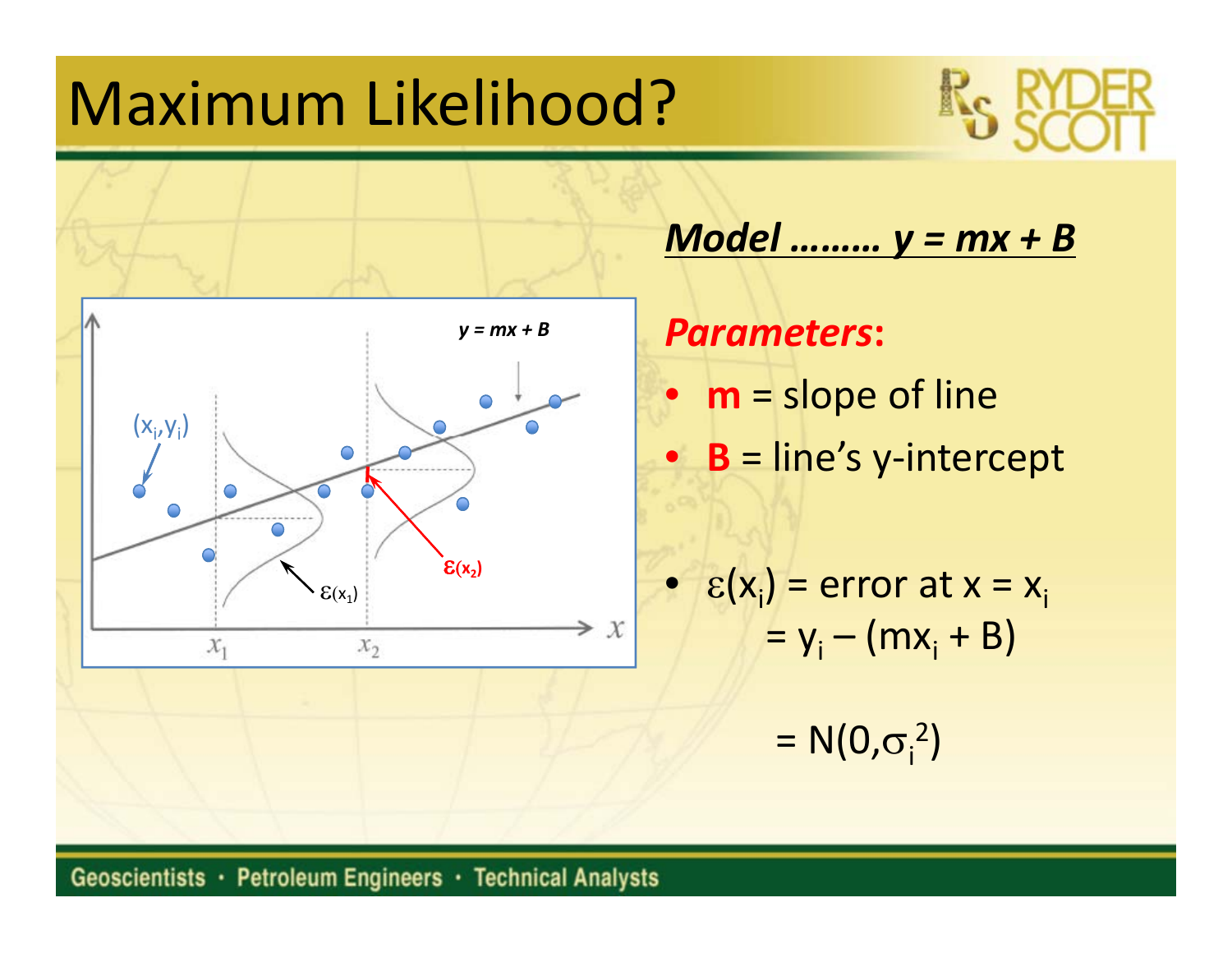# Statistical Likelihood (looks hard)

The *Likelihood* function is defined as:

$$
L = \prod_{i=1}^{n} \frac{1}{\sigma_i \sqrt{2\pi}} e^{-\frac{\varepsilon_i^2}{2\sigma_i^2}}
$$

It is much more convenient for us to use ln(*L*)

$$
\ln(L) = \sum_{i=1}^{n} \left[ \ln \left( \frac{1}{\sigma_i \sqrt{2\pi}} \right) - \frac{\varepsilon_i^2}{2\sigma_i^2} \right]
$$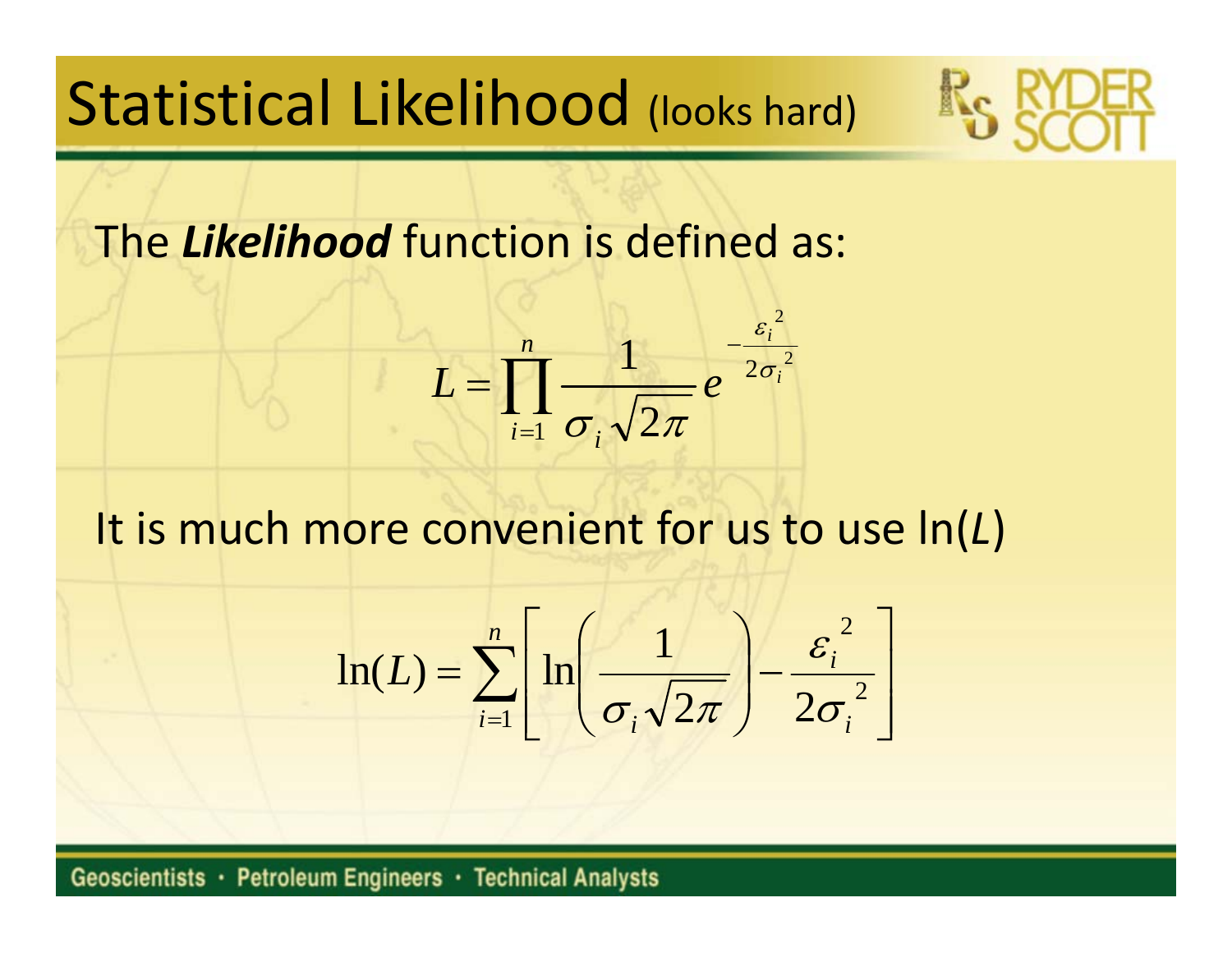Statistical Likelihood (looks hard)



**ln(***L***) is more convenient to use because**

 $\bullet$ **• It is easily differentiated with respect to model** parameters

• Maxima in ln(*L*) and *L* are at the same places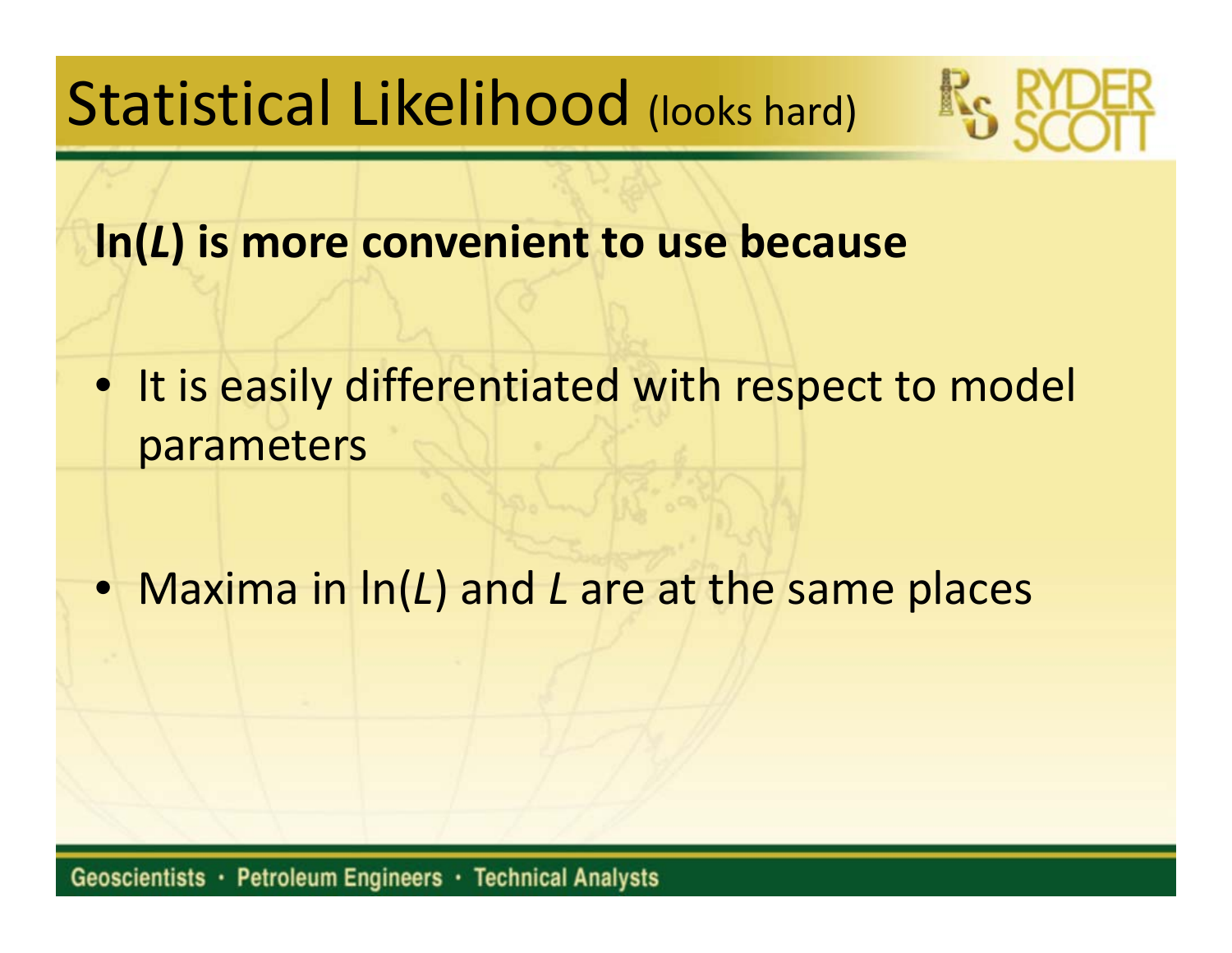## Gas Material Balance (model)

The conventional volumetric material balance equation for <sup>a</sup> single‐phase gas reservoir is:

$$
(P/Z) = (P/Z)_{o} \left( 1 - \frac{G_{p}}{G} \right) = (P/Z)_{o} - \frac{(P/Z)_{o}}{G} G_{p}
$$

*Which has the form* y <sup>=</sup> B – mx *Where:*

> xi <sup>=</sup> *Gpi*, yi <sup>=</sup> *(P/Z)i*  $B = (P/Z)_{o}$  and  $G = B/m = (P/Z)_{o}/m$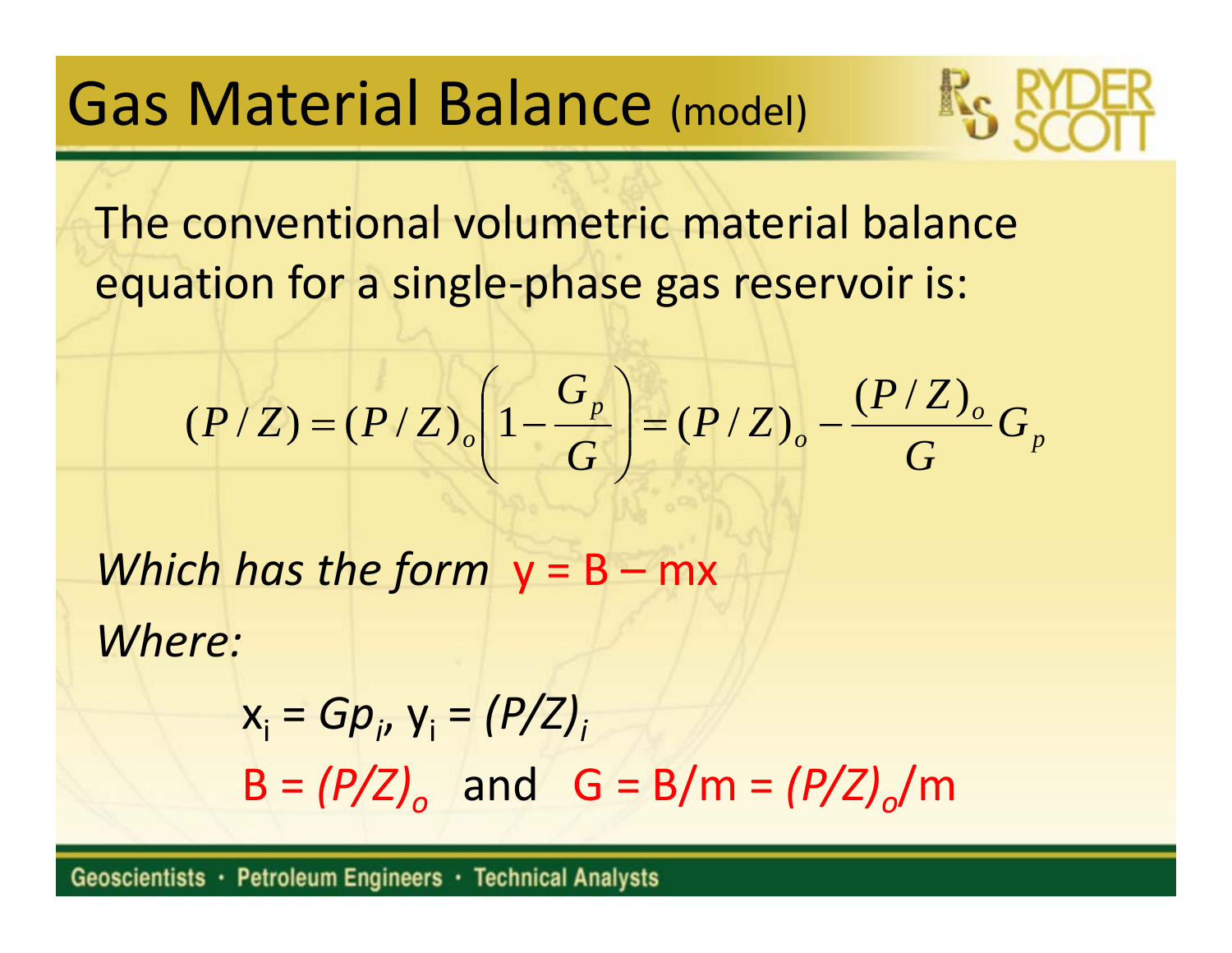# MLE (only looks hard)



The intrinsic error at  $\mathsf{x}_\mathsf{i}$  for the material balance is:

$$
\varepsilon_{(x_i)} = y_i - (B - mx_i)
$$

### ln(*L*) then becomes:

$$
\ln(L) = \sum_{i=1}^{n} \left[ \ln \left( \frac{1}{\sigma_i \sqrt{2\pi}} \right) - \frac{(y_i - B + mx_i)^2}{2\sigma_i^2} \right]
$$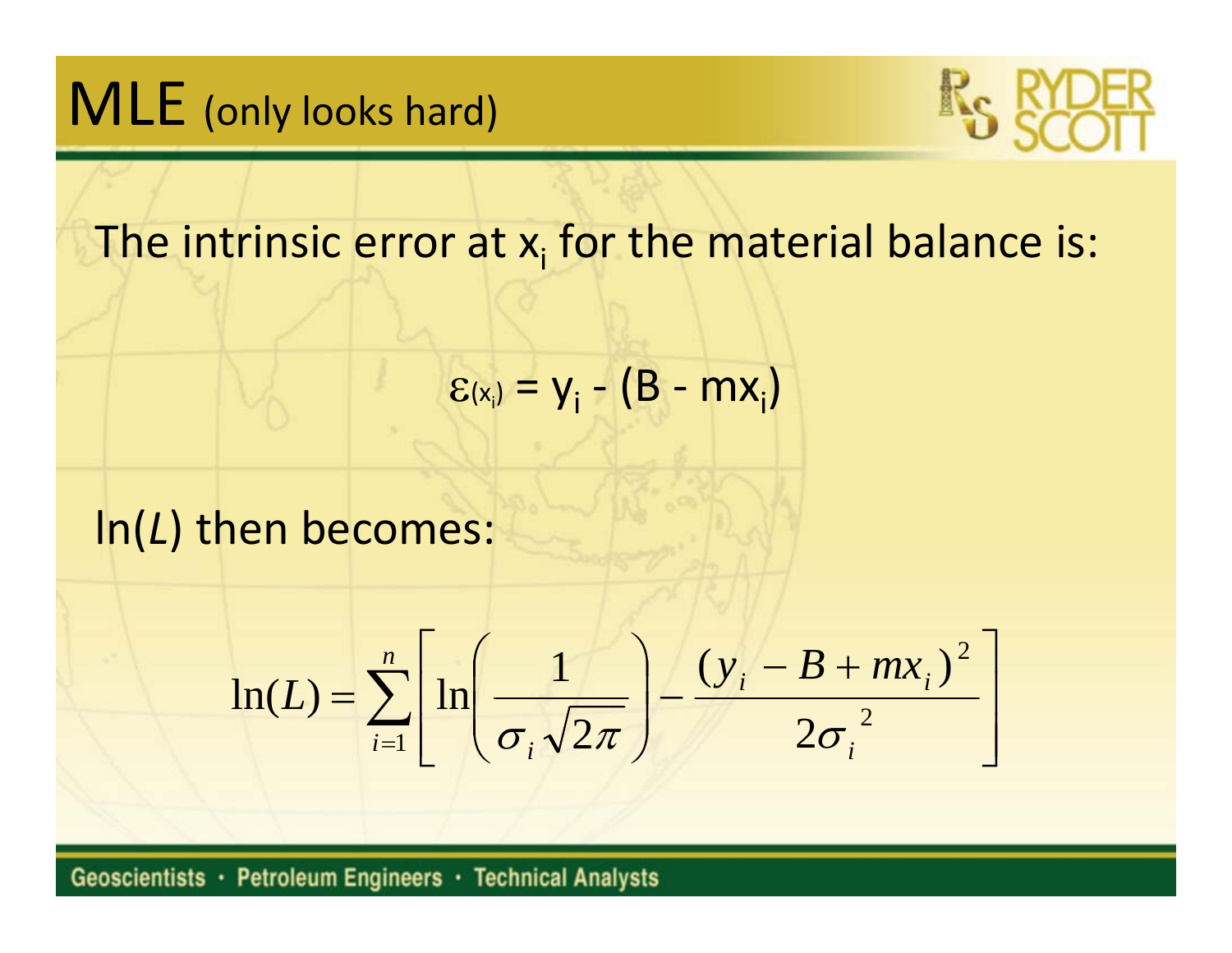# Basic Calculus (refresher)



For Y =  $f(X)$ 

#### If a maxima exists it is located where dY/dX <sup>=</sup> 0

and

 $d^2Y/dX^2$  must < 0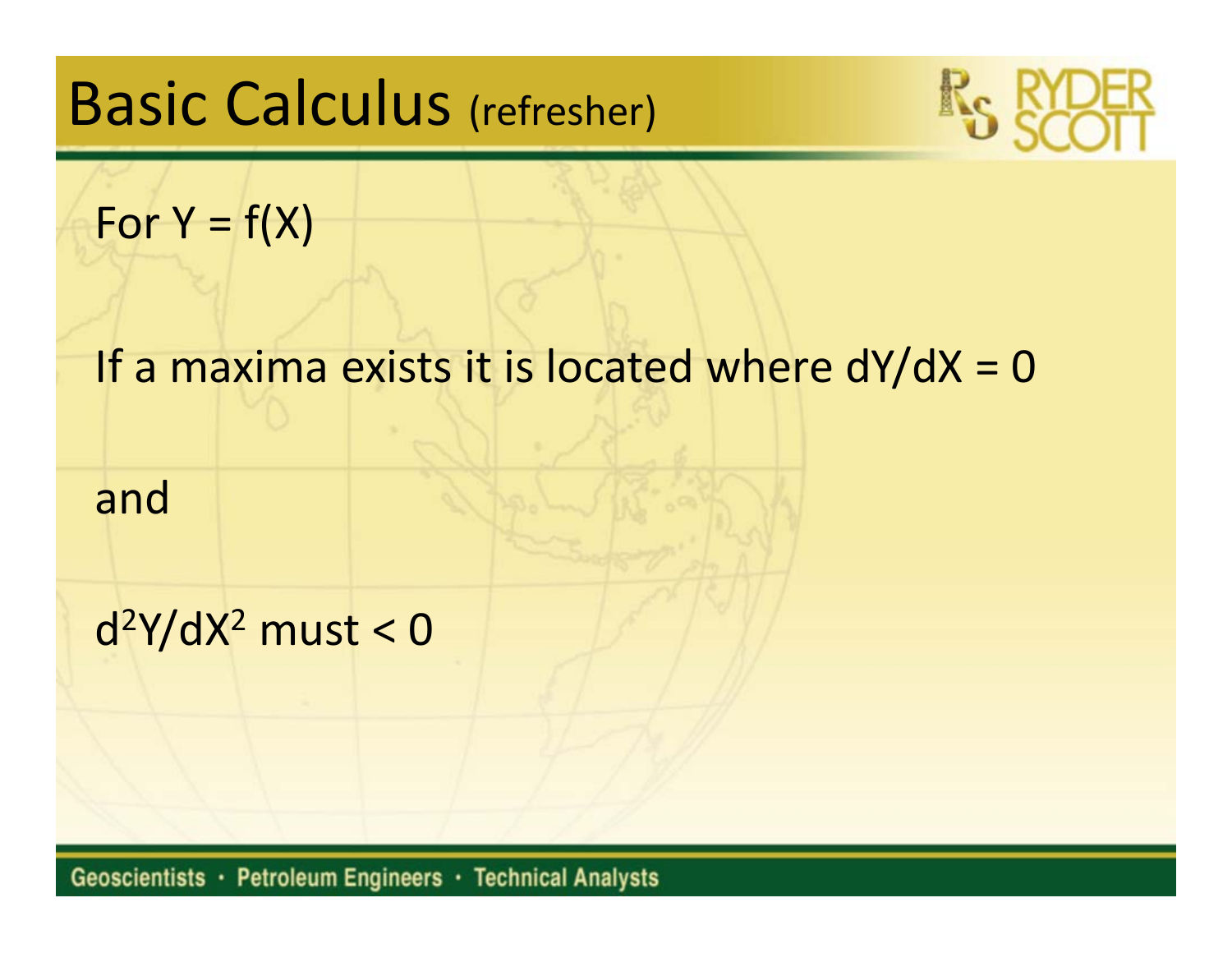# $\mathsf{MLE}\,$  (starting to look easy)



The maximum likelihood estimates for B and <sup>m</sup> occur where the following conditions are met:



*… since the respective 2n<sup>d</sup> derivatives are <sup>&</sup>lt; 0, these are maximum likelihood estimates!*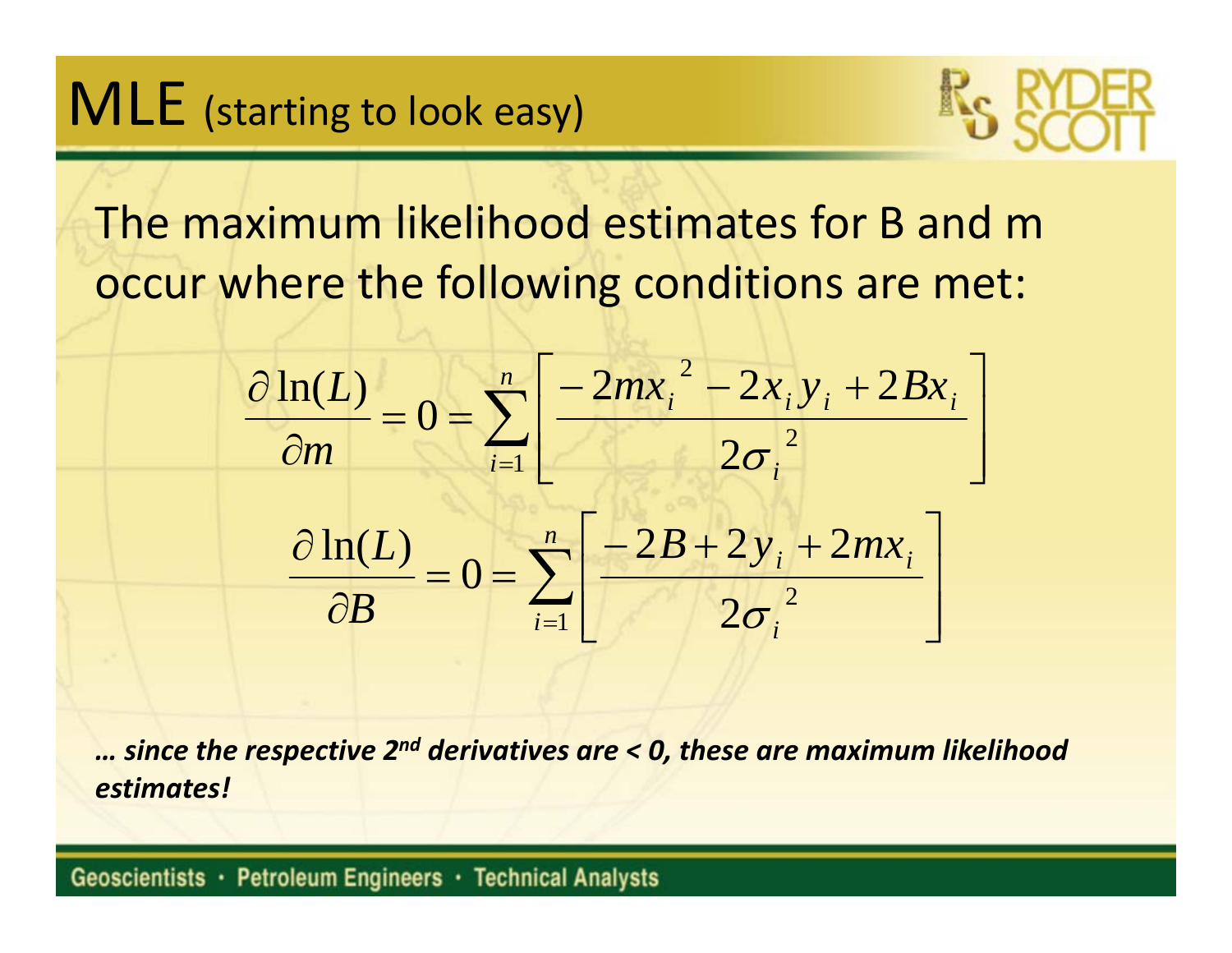# MLE for P/Z Mat. Balance (easy!)

We have 2 equations with 2 unknowns (B & m) … Solving for m, B and most importantly G …

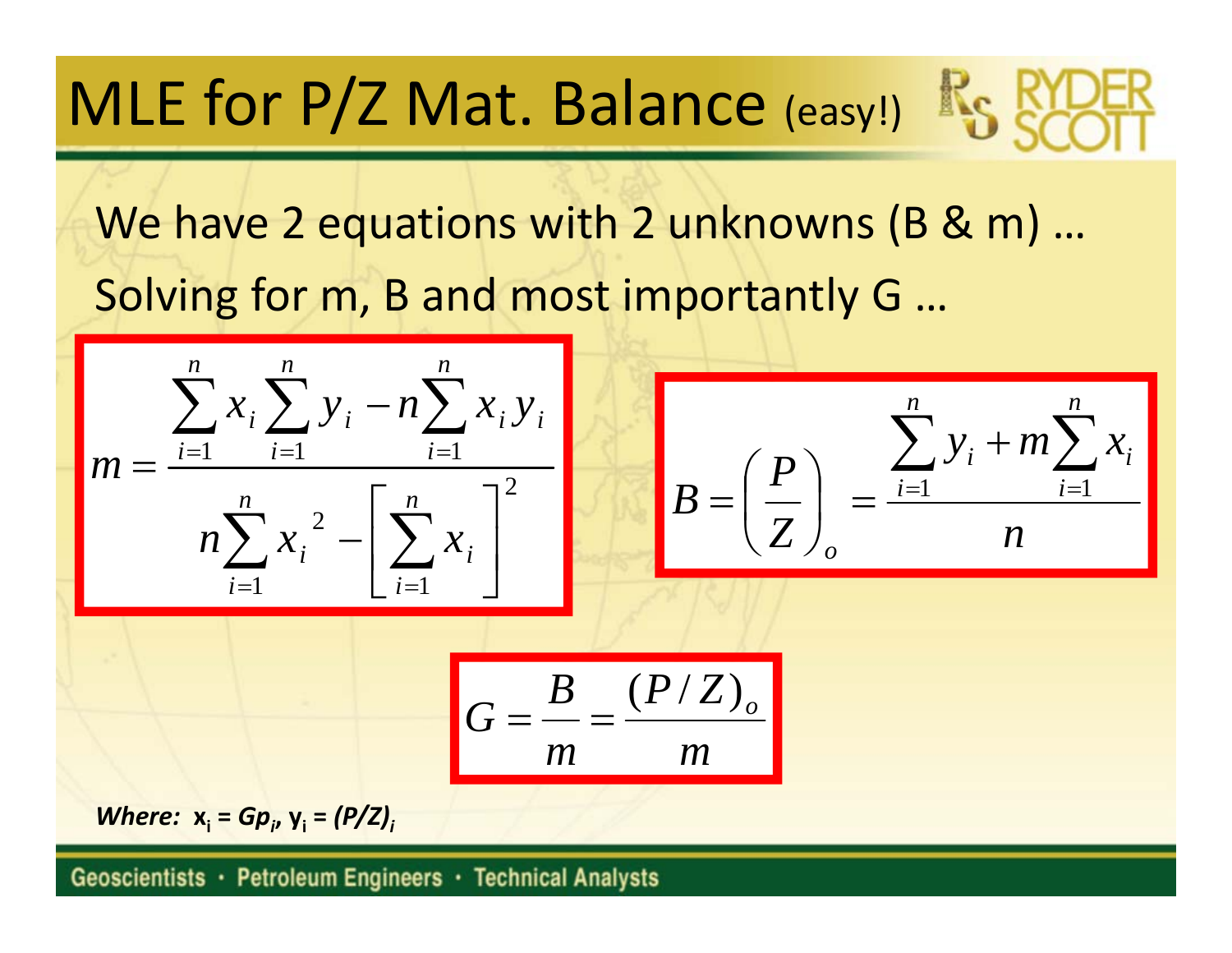# COGEH Mat. Balance (arbitrary)

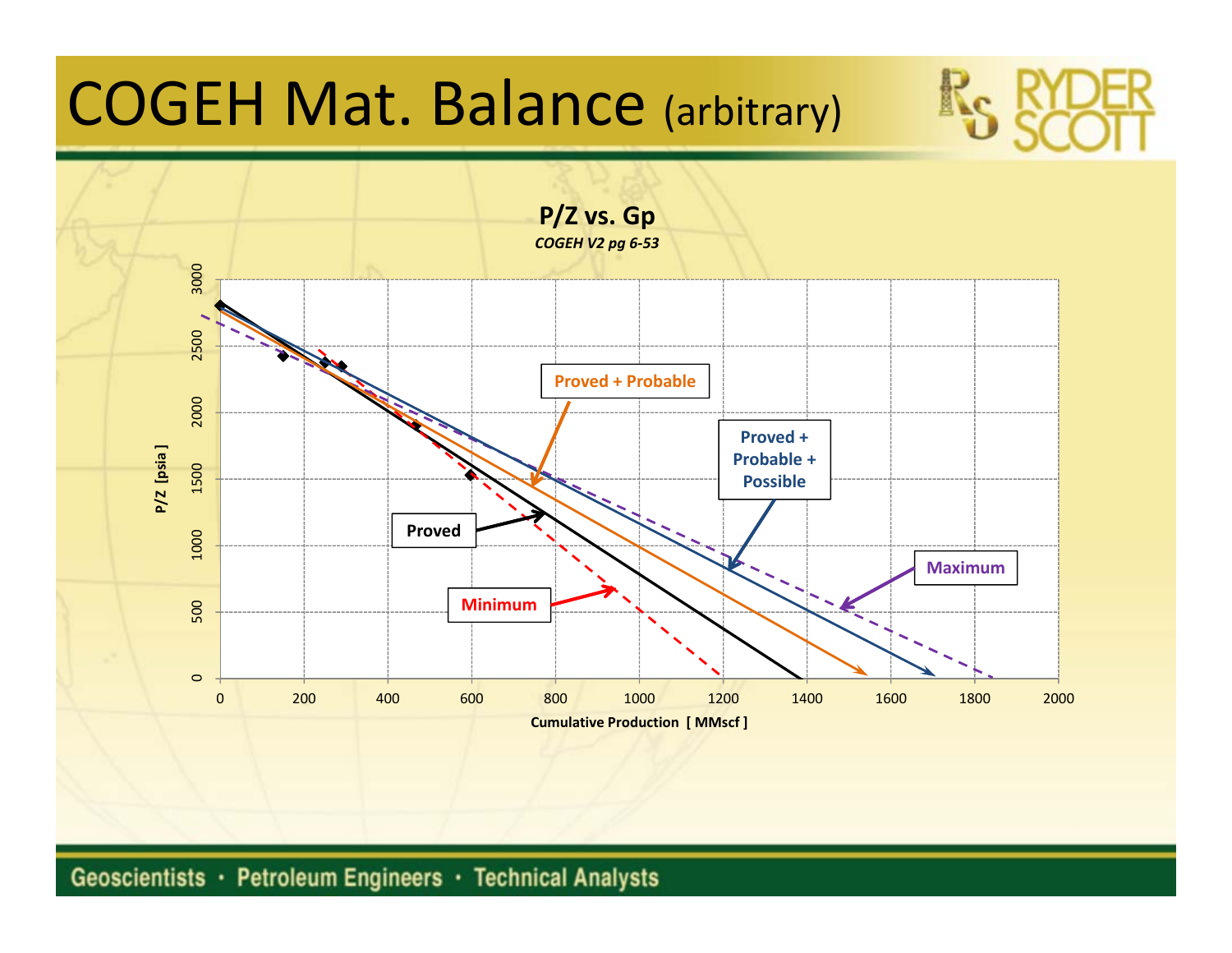# MLE Mat. Balance (statistical)

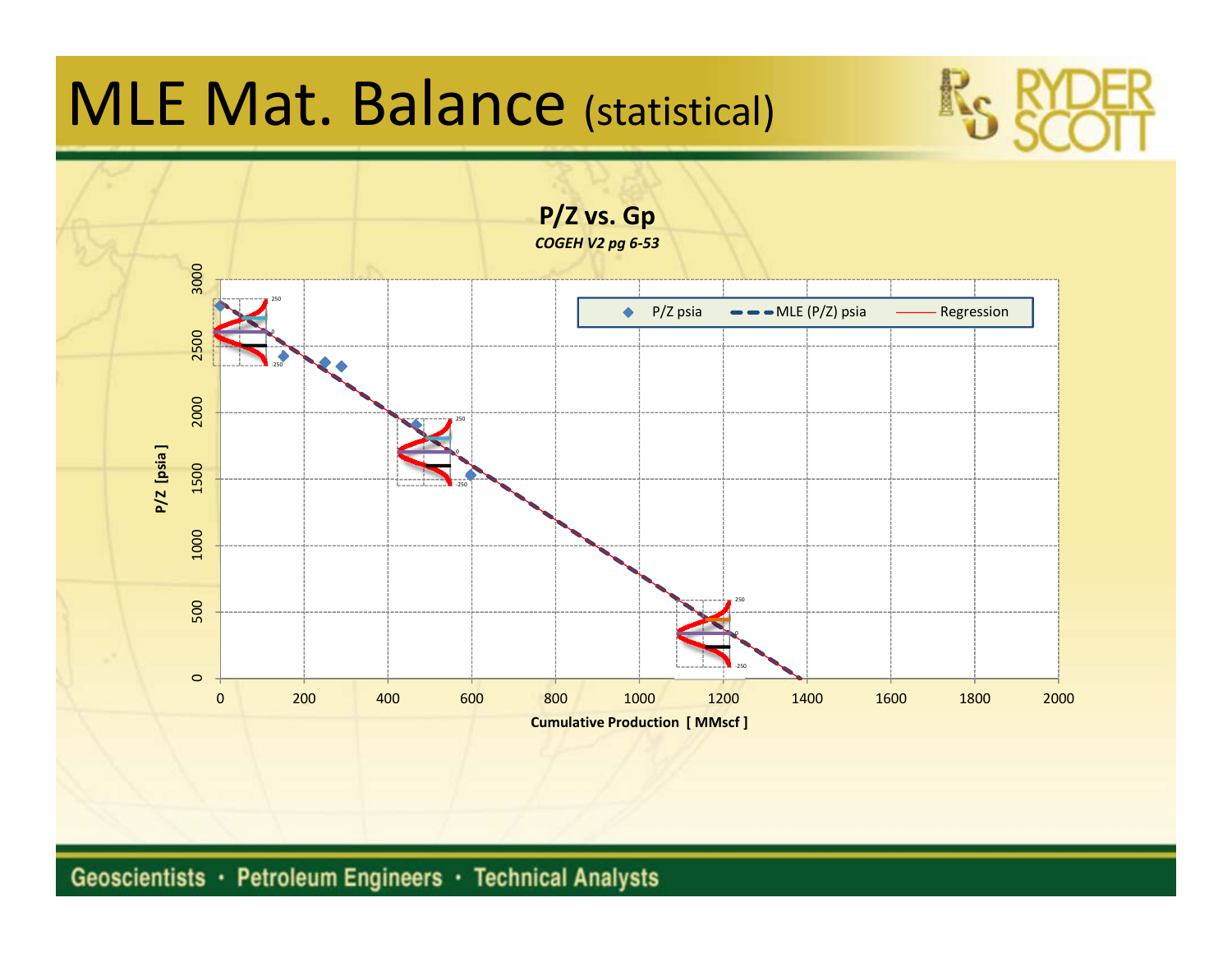# MLE Mat. Balance (statistical)

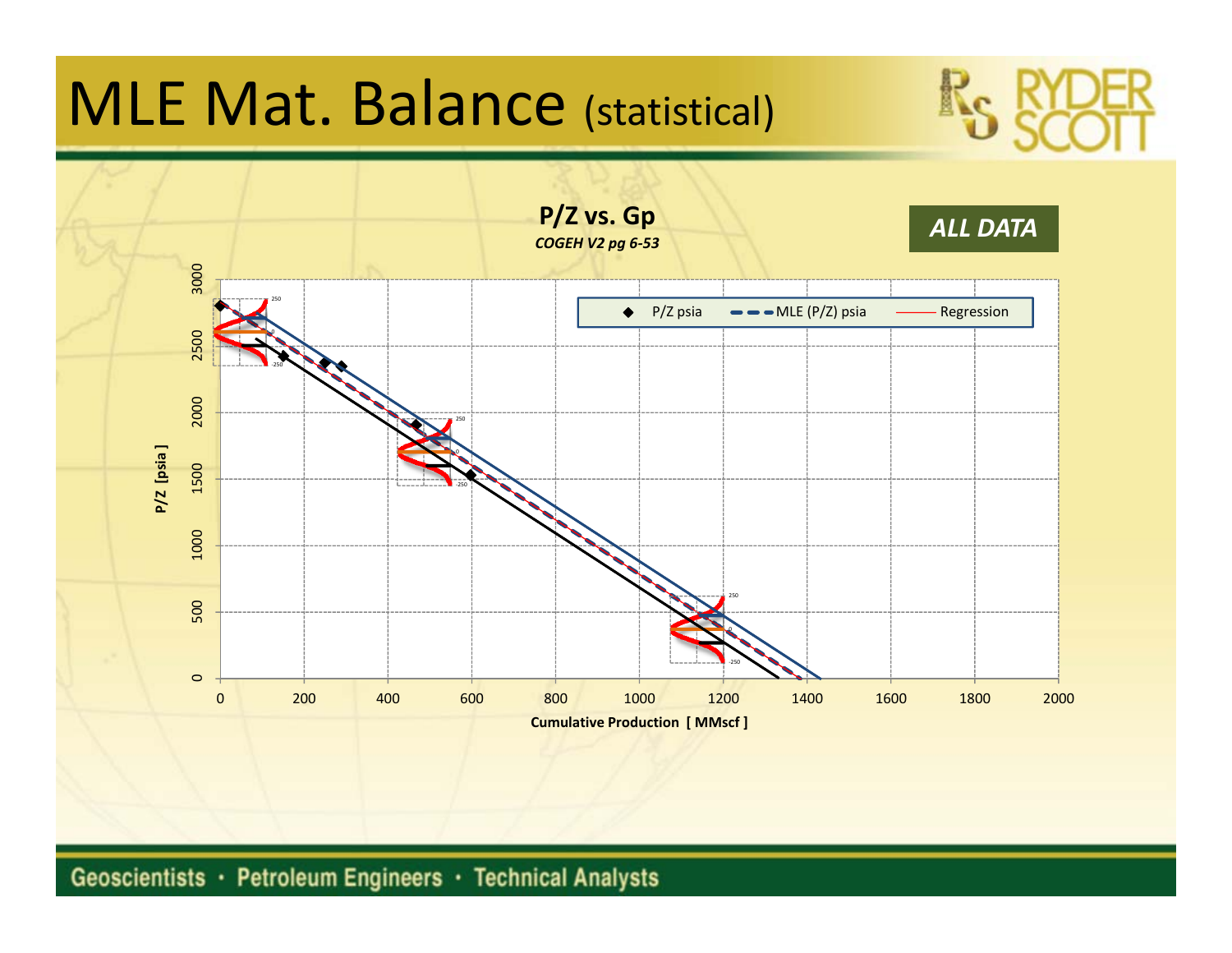# MLE Mat. Balance (statistical)

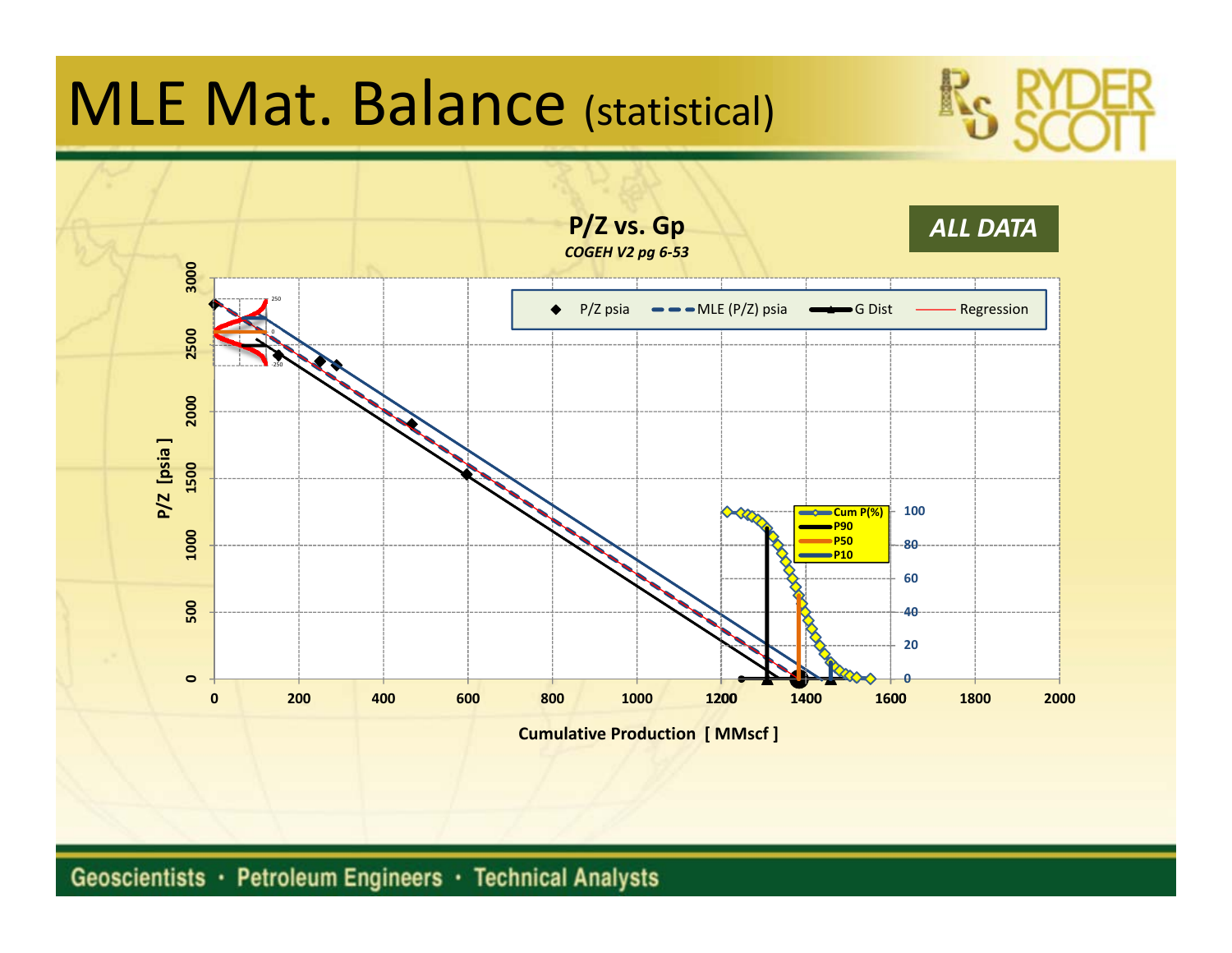# MLE Mat. Balance (data sensitivity)

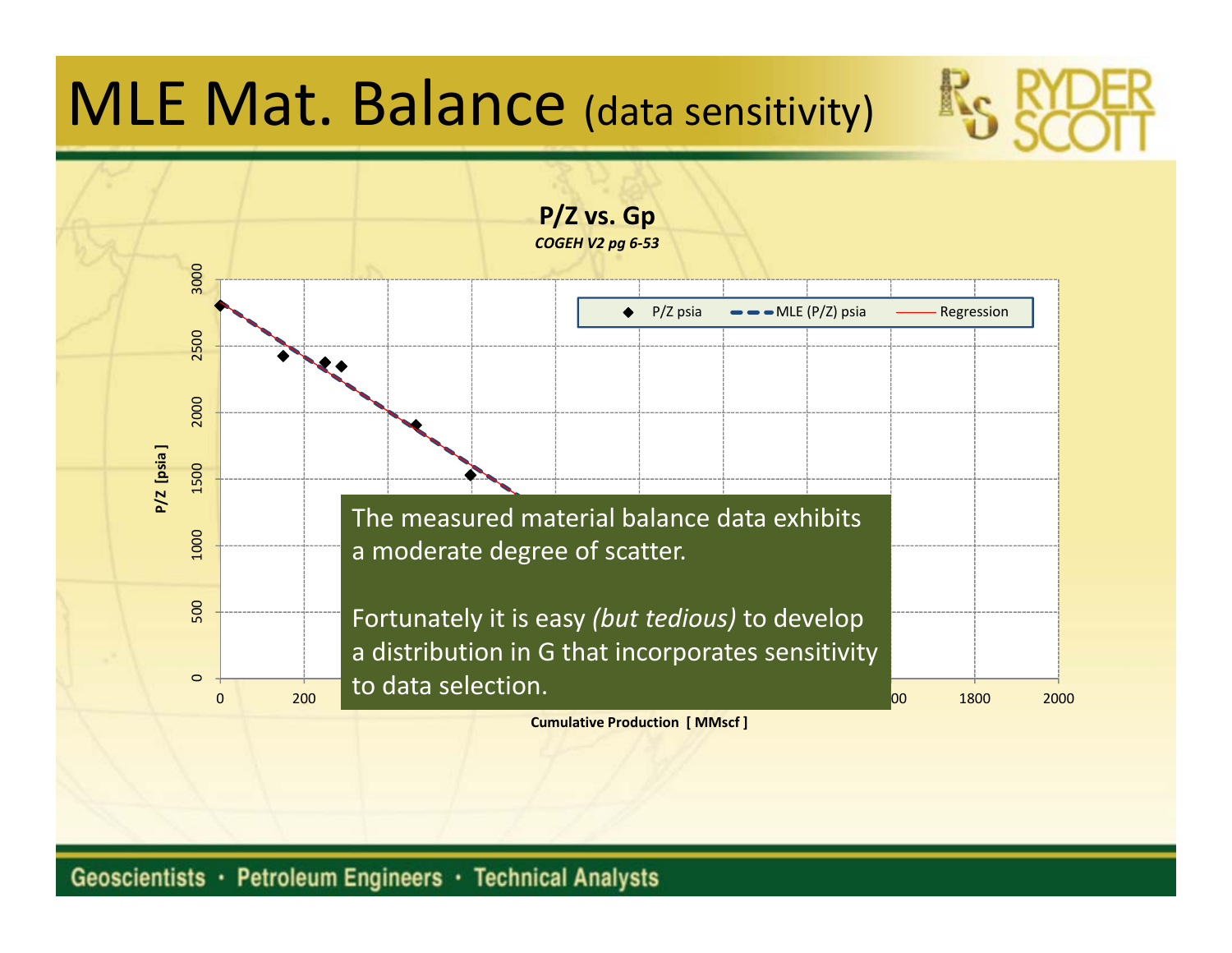## MLE Mat. Balance (data sensitivity)

"n" normal distributions representing estimates of G can be derived by applying MLE to data subsets.

The overall distribution of G by simple averaging is:

$$
G(\mu_G, \sigma_G^2) = \frac{1}{n} \sum_{i=1}^n G_i(\mu_i, \sigma_i^2)
$$
  

$$
\mu_G = \frac{1}{n} \sum_{i=1}^n \mu_i
$$
  

$$
\sigma_G^2 = \frac{1}{n} \sum_{i=1}^n \sigma_i^2
$$

*NOTE:* **A weighted average formula for G, if desired, has an analogous form.**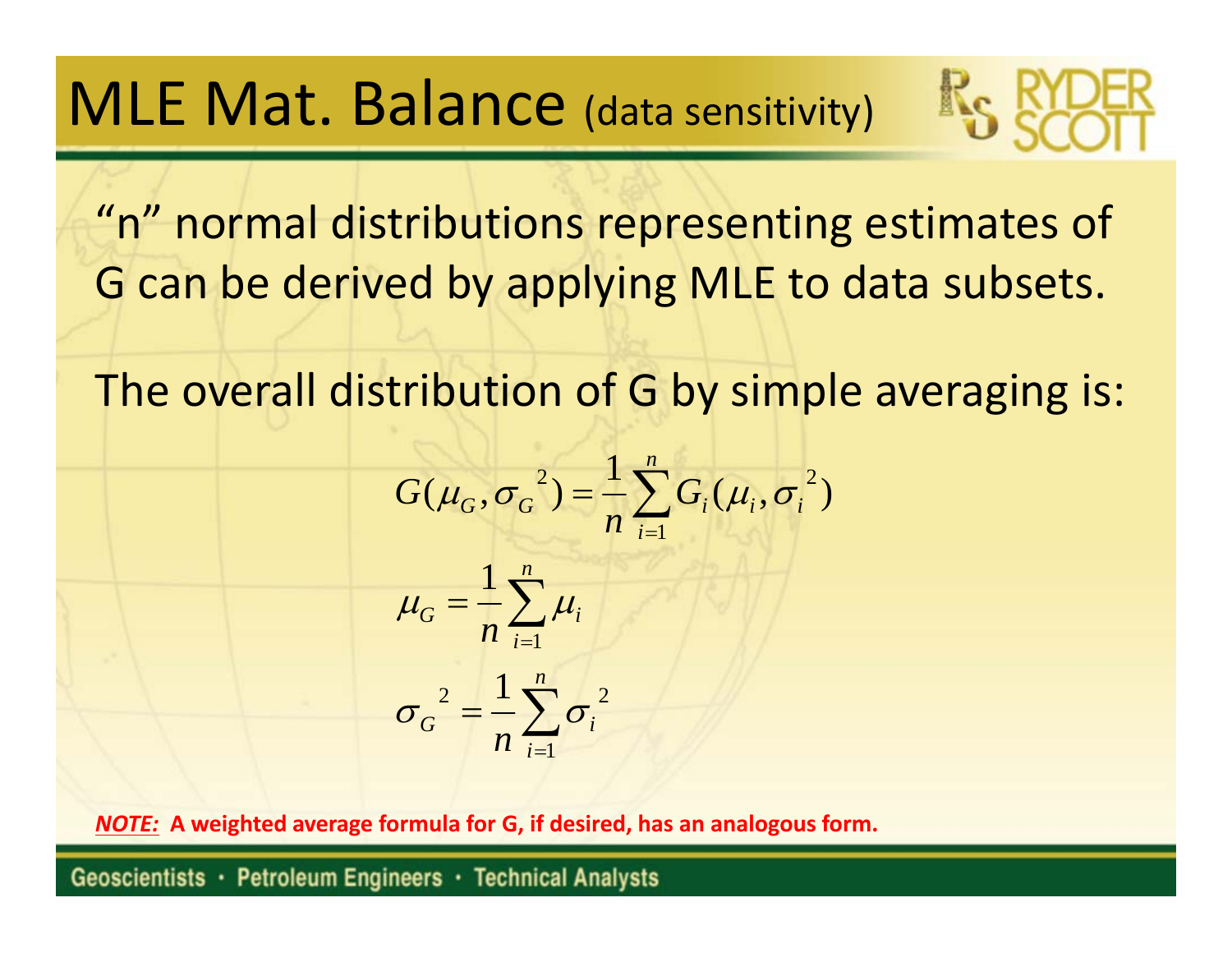# MLE Mat. Balance (data sensitivity)

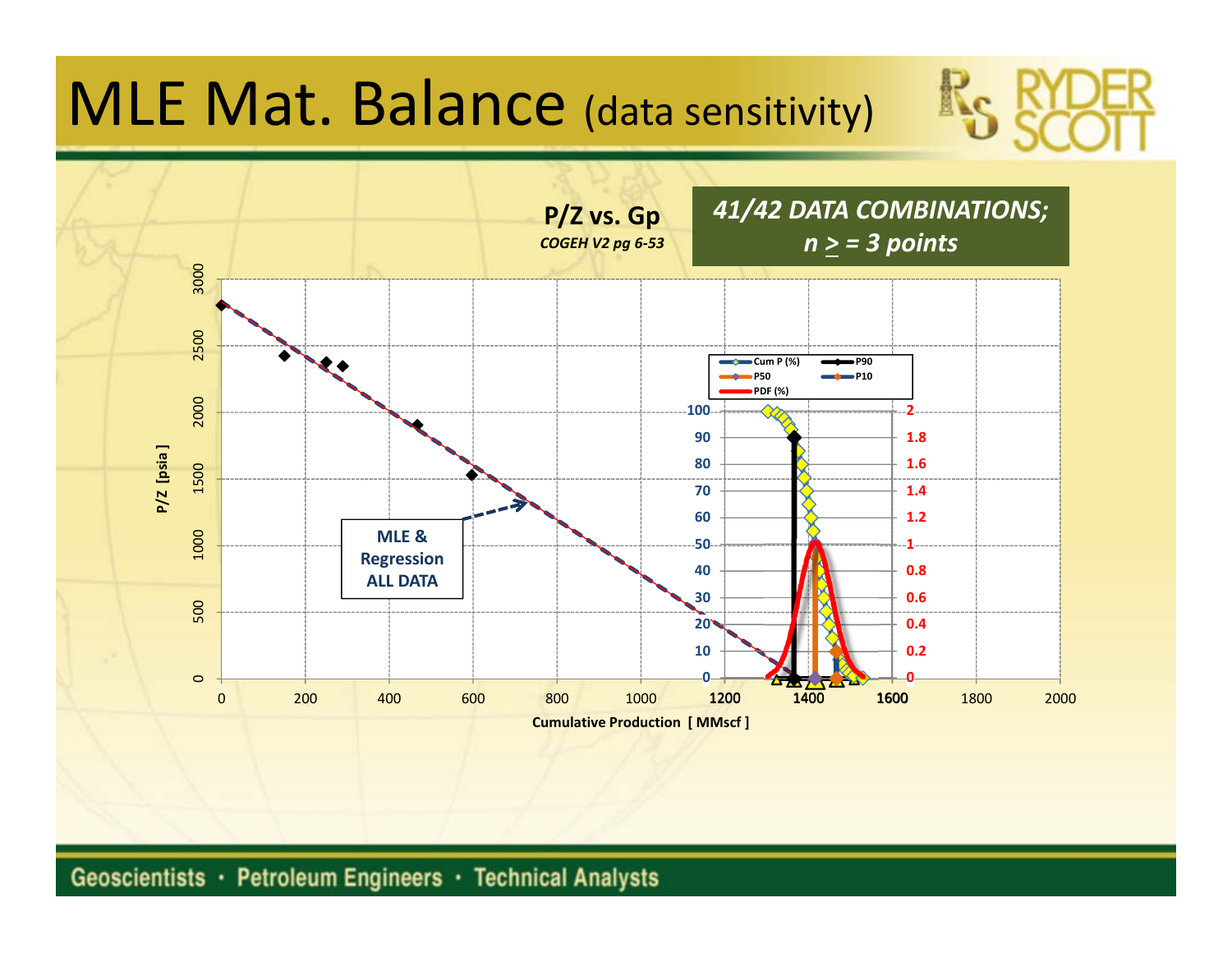# MLE Mat. Balance Results

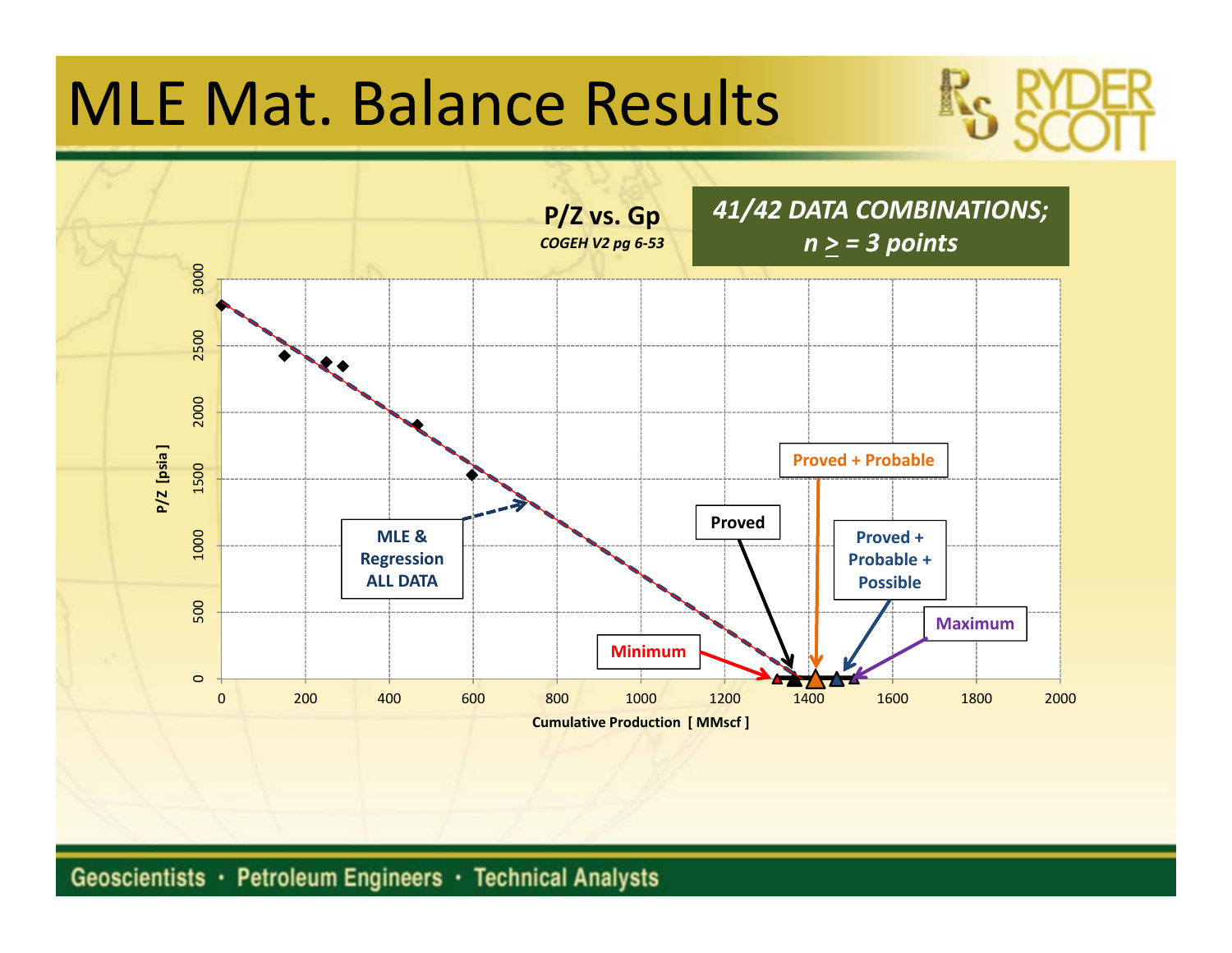# MLE vs. COGEH

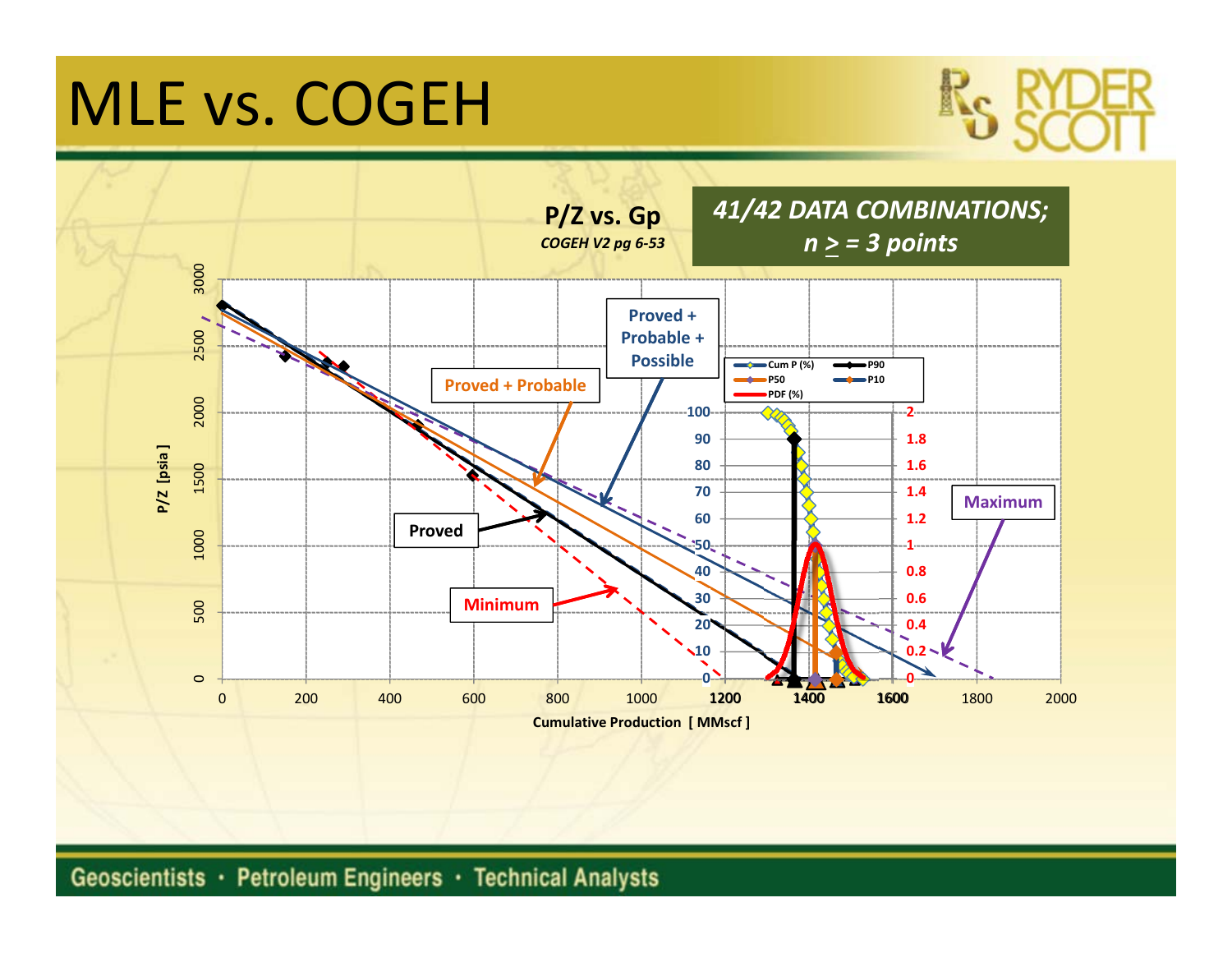# MLE vs. COGEH



|                         | G (MMscf)    |      | Λ           |
|-------------------------|--------------|------|-------------|
|                         | <b>COGEH</b> | MLE* | (MLE-COGEH) |
| Minimum                 | 1200         | 1181 | $-1.62%$    |
| $P_{99}$                |              | 1325 |             |
| $PV(P_{90})$            | 1384         | 1366 | $-1.26%$    |
| $Pv+Pb(P_{50})$         | 1550         | 1417 | $-8.61%$    |
| $PV + Pb + Ps (P_{10})$ | 1710         | 1467 | $-14.21%$   |
| $P_{01}$                |              | 1508 |             |
| <b>Maximum</b>          | 1840         | 1760 | $-4.36%$    |

\* 41/42 DATA COMBINATIONS; n ≥ 3 points